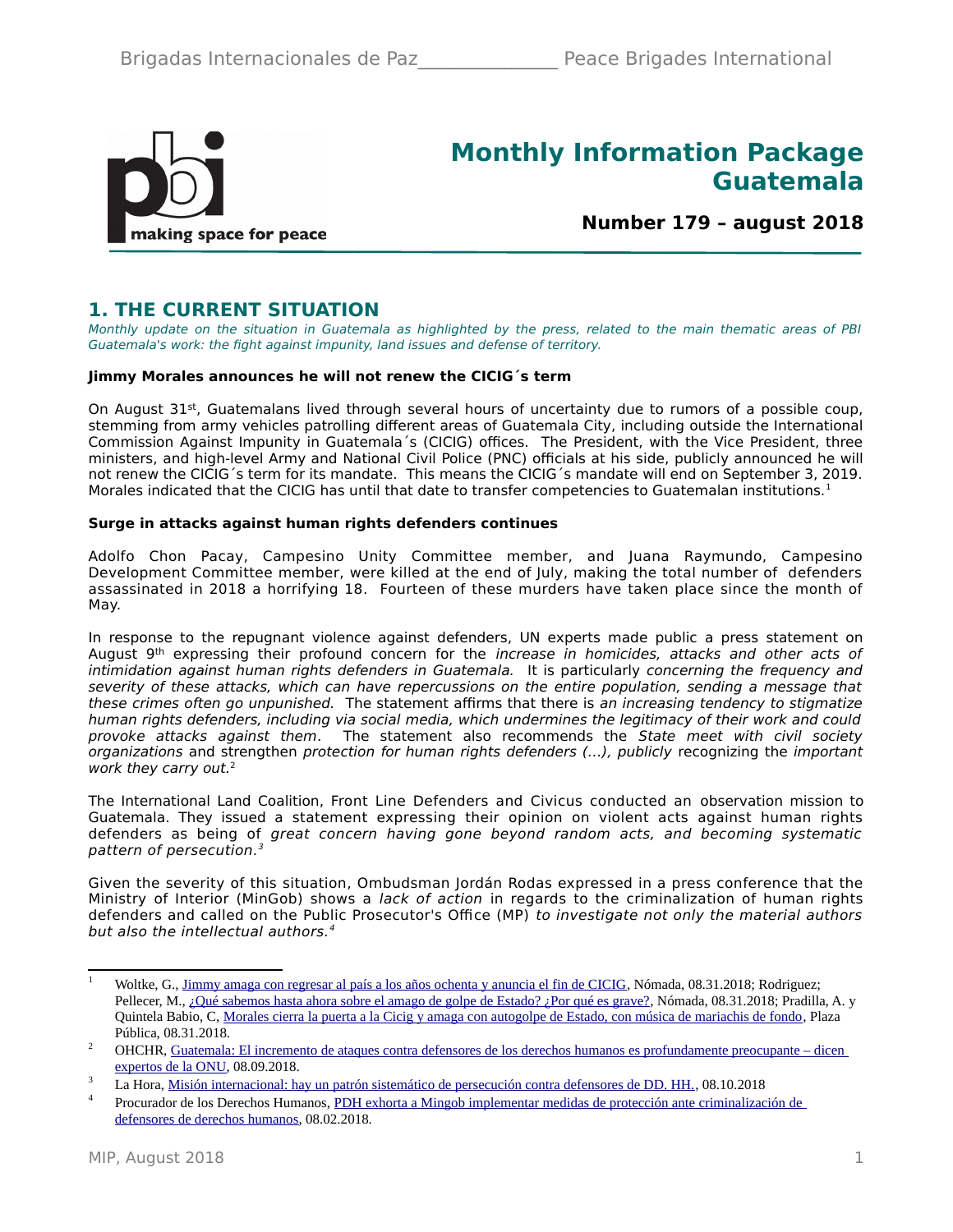#### **Risk of militarization in the PNC**

The cooperation between the PNC and the army has increased. An example of this is that in April they conducted joint patrols in some zones, like the Paraíso 2 neighborhood and in Zone 18 in Guatemala City.<sup>[5](#page-1-0)</sup> In addition, on August 17th Fernando Lucero, spokesman for the Ministry of Interior, stated the possibility that former members of the Guatemalan Army could enter in the ranks of the PNC. <sup>[6](#page-1-1)</sup> This information was denied by the Minister of the Interior<sup>[7](#page-1-2)</sup> a week later, after the political party Encuentro por Guatemala highlighted irregularities in a high percentage of promotions in the PNC.<sup>[8](#page-1-3)</sup> All this takes place at a time when the media has expressed concern because they consider that the MinGob could be taking steps to maintain *illegal espionage structures, to spy on citizens.*  $9$  Also, the purchase of a state-of-the-art surveillance system<sup>[10](#page-1-5)</sup> has increased concern in this respect from both Guatemalan civil society and the international community.

In the context of these current events, it should be noted that on August 30, the Constitutional Court (CC) processed an injunction promoted by Alfonso Carrillo Marroquín, Stephanie Anacelia López Villatoro and Ángela Verónica Godoy Gastillo to order President Jimmy Morales to give an explanation on the appointment of the current Minister of the Interior, Enrique Degenhart, and his Vice Minister of Operations, Kamilo Rivera. This injunction was filed on the grounds that these officials put the safety of Guatemalans at risk. $11$ 

#### **Other important events**

On August 10<sup>th</sup>, the MP and CICIG filed requests to strip President, Jimmy Morales, and Congresswoman, Nineth Montenegro, of their political immunity for illegal campaign financing. [12](#page-1-7) Both requests were admitted by the Supreme Court of Justice (CSJ). The request to strip President Morales of his political immunity was sent to Congress where members formed an investigative commission to analyze the case file and make recommendations on whether to strip his immunity or not.

The Coalition of the Universal Periodic Review (UPR) comprised of more than 100 civil society organizations made public that the State of Guatemala has not recorded progress in fulfilling commitments acquired in the UPR. (…) Among the pending recommendations are those (…) related to human rights defenders, indigenous peoples, children's rights as well as sexual and reproductive rights. $13$ 

The last few weeks Congress has been debating a bill that, if approved, will be a setback for the rights of women and the LGBTI population. Bill 5272 – Law for the Protection of Life and Family – would imply criminalization of abortion under any circumstance toughening penalties for women, medical providers and would prohibit same-sex marriage.<sup>[14](#page-1-9)</sup>

<span id="page-1-0"></span><sup>&</sup>lt;sup>5</sup> Gamarro, U., <u>Concluye patrullaje del Ejército con la PNC: "Ya no te voy a ver, cuidate mucho"</u>, Prensa Libre, 04.01.2018.

<span id="page-1-1"></span><sup>6</sup> La Hora, [Mingob reconoce posibilidad de integrar a exsoldados a la PNC,](http://lahora.gt/mingob-reconoce-posibilidad-de-integrar-a-exsoldados-a-la-pnc/) 08.17.2018.

<span id="page-1-2"></span><sup>7</sup> Yelmo, J., [No trasladarán a miembros del ejército a la PNC,](http://mingob.gob.gt/no-trasladaran-a-miembros-del-ejercito-a-la-pnc/) Diario de Centro Amércia, 08.24.2018.

<span id="page-1-3"></span><sup>8</sup> Álvarez, C., [Señalan que la mayoría de ascensos en la PNC tiene irregularidades,](https://www.prensalibre.com/guatemala/politica/pnc-136-de-167-ascensos-tienen-anomalias) Prensa Libre, 08.07.2018.

<span id="page-1-4"></span><sup>9</sup> Rodríguez Pellecer, M., [CICIG, MP, magistrados: ¿Cuánto tiempo más van a dar a Degenhart?,](https://nomada.gt/pais/la-corrupcion-no-es-normal/cicig-mp-magistrados-cuanto-tiempo-mas-van-a-dar-a-degenhart/) Nómada, 08.09.2018.

<span id="page-1-5"></span><sup>10</sup> Nómada, [Espionaje ilegal del Gobierno: Aquí está la investigación de Nuestro Diario \(Parte I\).,](https://nomada.gt/pais/la-corrupcion-no-es-normal/espionaje-ilegal-del-gobierno-aqui-esta-la-investigacion-de-nuestro-diario-parte-i/) 08.06.2018<br>11 Olive M. Jimmy Maurles deba instituyo el nombreusiante del ministre de Gebeuresián Emissue Dezember

<span id="page-1-6"></span><sup>11</sup> Oliva, W., [Jimmy Morales debe justificar el nombramiento del ministro de Gobernación, Enrique Degenhart,](https://www.prensalibre.com/guatemala/politica/jimmy-morales-debe-justificar-el-nombramiento-del-ministro-de-gobernacion-enrique-degenhart) Prensa Libre, 08.30.2018.

<span id="page-1-7"></span><sup>&</sup>lt;sup>12</sup> Monzón, K., <u>MP y Cicig presentan solicitudes de antejuicio contra Jimmy Morales y Nineth Montenegro, Prensa Libre, 08.10.2018.</u>

<span id="page-1-8"></span><sup>&</sup>lt;sup>13</sup> Aguilar, D., [Guatemala sin avances en cumplimiento de recomendaciones del Examen Periódico Universal,](http://lahora.gt/guatemala-sin-avances-en-cumplimiento-de-recomendaciones-del-examen-periodico-universal/) La Hora, 08.17.2018.

<span id="page-1-9"></span><sup>&</sup>lt;sup>14</sup> Estrada Tobar, J., <u>Médicos: Por qué es tan grave la ley que enviará a prisión a las mujeres por una pérdida, Nómada, 08.29.2018; El</u> Nuevo Diario, [El presidente de Guatemala reitera su oposición al aborto y al matrimonio gay,](https://www.elnuevodiario.com.ni/internacionales/centroamerica/473584-jimmy-morales-oposicion-aborto-matrimonio-gay/) 08.31.2018.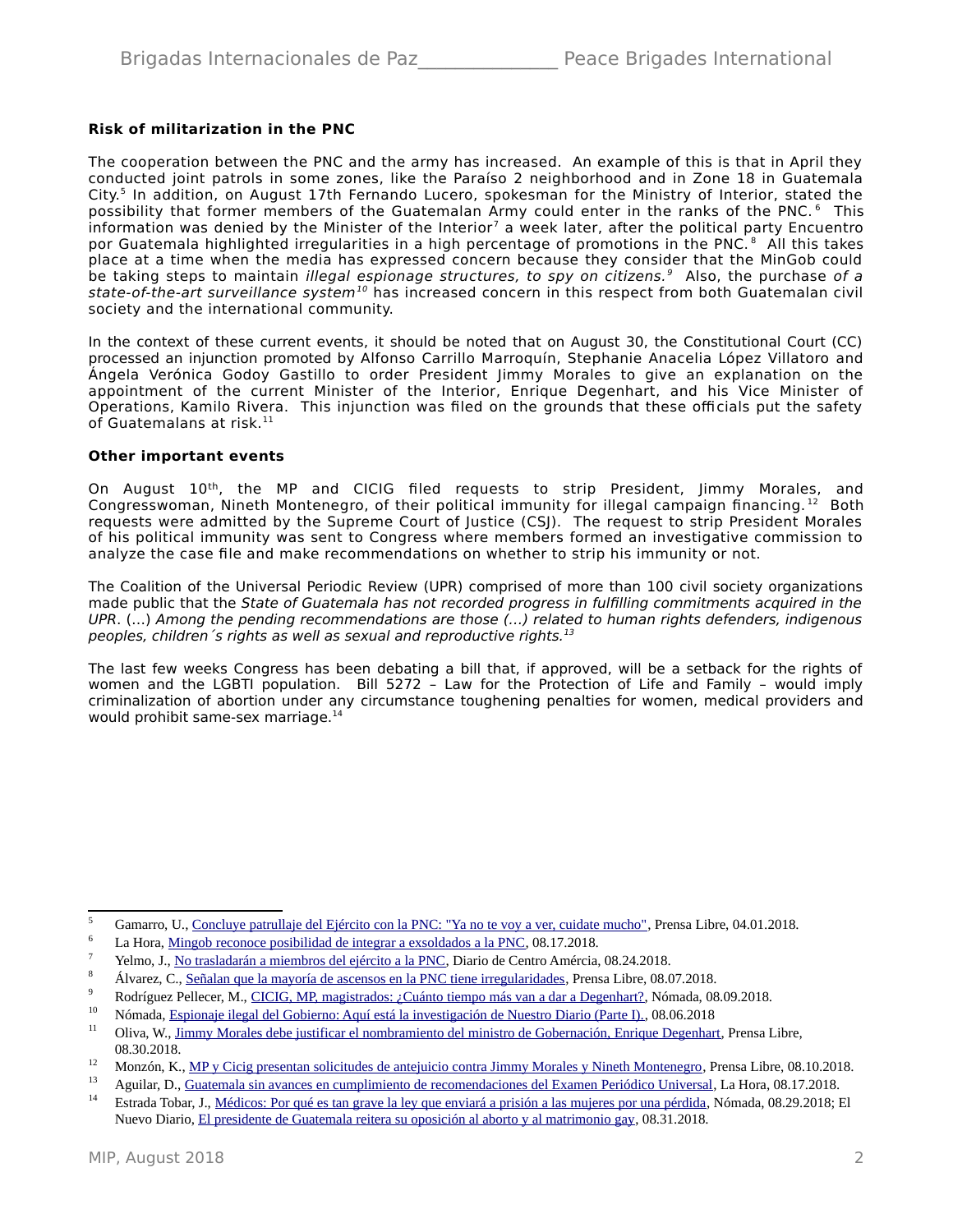### **2. ACCOMPANIMENTS**

PBI accompanies social organizations and individuals who have received threats for their work in the defence and promotion of human rights. In this context we are accompanying social processes in the fight against impunity, land inequality and defense of territory.<sup>[15](#page-2-0)</sup>

#### **STRUGGLE AGAINST IMPUNITY**

In August we accompanied the **Human Rights Law Firm (BDH)** to several judicial proceedings:

#### **Virgin of Asuncion ¨Safe¨ Home**

In the August 6th hearing, the court took a decision on the recusal of Judge Pedro Laynez Lux. The recusal request was put forward by Women Transforming the World (MTM), joint plaintiffs who represent several victims in the case. Other joint plaintiffs and BDH lawyers also expressed they were in favor of the recusal. Finally the judges in a written statement decided not to move forward on the recusal petition, allowing the judge to continue hearing the case.

#### **Ixil Genocide Case**

The Genocide case is in its final stages. In a hearing on August  $3<sup>rd</sup>$ , the MP and defense of accused, Rodríguez Sánchez, read several documents, including an Amnesty International report and excerpts of the REMHI Guatemala: Never Again report. During the August 10<sup>th</sup> hearing, they continued reading documents including: excerpts from Historical Clarification Commission (CEH) report, Guatemala, Memory of Silence, specifically parts pertaining to violations perpetrated during the internal armed conflict against women, torture, and massacres and focusing on the Ixil territory. In the August 17<sup>th</sup> hearing, several testimonies from the CEH report were read, mentioning how different guerrilla groups operated. Also, excerpts from the same document were read that highlight a systematization of harassment, massacres and massive sexual assault which planted terror in the civil population. According to these accounts, the fact that civil society was a military objective constituted a war strategy, which included extermination, division and militarization of entire communities, functioning of counterinsurgency intelligence and forced social reorganization. In the August 24<sup>th</sup> hearing, they continued reading the CEH report, analyzing the role and structure of military and civil intelligence, model villages and the role of the Civil Defense Patrols (PAC) in the repression.

#### **Community leader Bernardo Caal Xol´s Case**

Three witnesses for the MP testified on August 14. At the end of the hearing, the judge ordered that at the next hearing, witnesses who have not yet appeared before the MP will have to attend, accompanied by police if necessary, as only 3 out of 7 witnesses had appeared in court that day. The August 28 hearing was suspended by decision of the penitentiary system because they did not transport prisoners to court on that day. The next hearing is scheduled for Tuesday, September 11 at 9:15am in the court in Cobán

#### **PROBLEM OF ACCESS TO LAND**

This month we continued to monitor the security situation of members of the **Union of Campesino Organizations of Verapaz (UVOC)** and visited their office. We also visited La



Primavera community and met with the Indigenous Council who gave us an update on the security situation in the community. On August 10<sup>th</sup>, we accompanied UVOC to the presentation of the International Land Coalition´s (ILC) report on the findings from their verification mission to Guatemala. This mission was carried out in response to a request by Guatemalan members of the coalition, among them UVOC, given the grave situation faced by defenders of land rights and territory in Guatemala. The ILC visited the Verapaces, several communities in the Department of Chiquimula and met with representatives UVOC and the Campesino Central Coordinator New Day Chortí (CCCND) and with institutional representatives and members of civil society. In their report, they highlighted the difficult situation that human rights defenders face and the importance of their work, despite the multiple attacks they face (murders,

<span id="page-2-0"></span><sup>&</sup>lt;sup>15</sup> See our website for general information on organizations and individuals we accompany: [http://www.pbi-guatemala.org/field](http://www.pbi-guatemala.org/field-projects/pbi-guatemala/who-we-accompany/)[projects/pbi-guatemala/who-we-accompany/](http://www.pbi-guatemala.org/field-projects/pbi-guatemala/who-we-accompany/)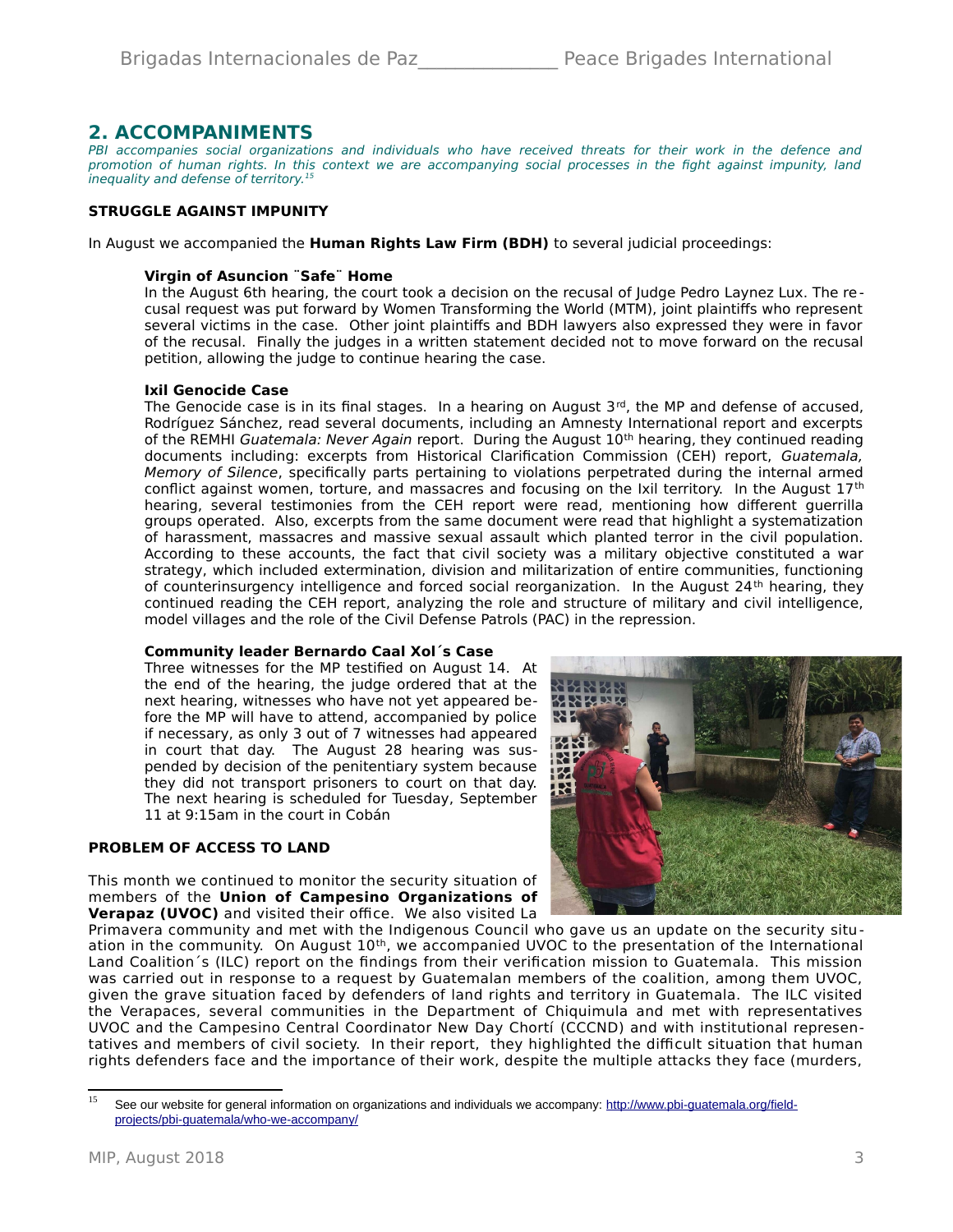persecution, and criminalization). They emphasized the responsibility of the State to guarantee the fulfillment of human rights, denouncing the neglect of their responsibility to protect. According to the ILC, the serious human rights situation in the country is the result of the development model based on a policy of dispossession and concentration of land. The presentation concluded with a call on the interna tional community and all regional and international human rights bodies to look for actions to end this situation.

At the end of July we started accompanying the **Campesino Committee of the Highlands (CCDA) of Alta Verapaz.** On July 31<sup>st</sup>, we accompanied them to a hearing for Juan Bautista Riveiro and José Manuel Coc Saquil, CCDA members from the community of Choctun Basilá, accused of homicide and in carcerated in the Preventative Detention Center for Men and Women in Cobán, since September 2017.



The hearing took place in Cobán and three defense witnesses were interviewed. In the next hearing of this case, which took place on August  $10<sup>th</sup>$ , an expert and four witnesses testified before the court; two were presented by the plaintiff and two by the defense. On August  $24<sup>th</sup>$ , the judge absolved both of the accused of all accusations, calling for their immediate freedom after nearly a year in preventive detention.

On August 22nd, we accompanied the CCDA of Alta Verapaz to a hearing of Martín Chub Cajbon and Er win Haroldo Choc Sam, members of the Board of Directors of CCDA, detained and imprisoned on August 14th when they were leaving a negotiation session

with the Presidential Dialogue Commission. Both are accused of land seizure in protected areas and perjury. The hearing, in which the accused were to give their first statement, was suspended to the following day, when it was suspended again. It finally took place on August 24<sup>th</sup> and the judge posted bail of 50,000 Quetzals for each and scheduled the next hearing for the beginning of 2019.

During our visits to Cobán, we also visited several CCDA members who have been criminalized and are incarcerated in the Preventative Detention Center for Men and Women in Cobán.

#### **DEFENSE OF TERRITORY**



We visited the **Peaceful Resistance of La Puya´s** protest camp on August 17th. They are struggling against the Progreso VII Derivada mine and its members reside in San Pedro Ayampuc and San José del Golfo. On this occasion we met with the PNC of San José del Golfo and with members of the Resistance who told us they continue to observe cars entering the mine despite the court ordered suspension of mining activities due to the injunction filed before the CSJ in June 2016 that was confirmed by the CC in June 2017.

We continue to accompany the **Peaceful Resistance of La Laguna** who struggles against the TRECSA company´s project to build an electrical substation in the area.

We regularly meet with members of the **Campesino Central Coordinator New Day' Chortí (CCCND)**, closely following their worrisome security situation and getting updates on security incidents.

We continue to follow the security situation of the **Ecumenical and Social Coordinator in Defense of Life in Zacapa and Chiquimula.**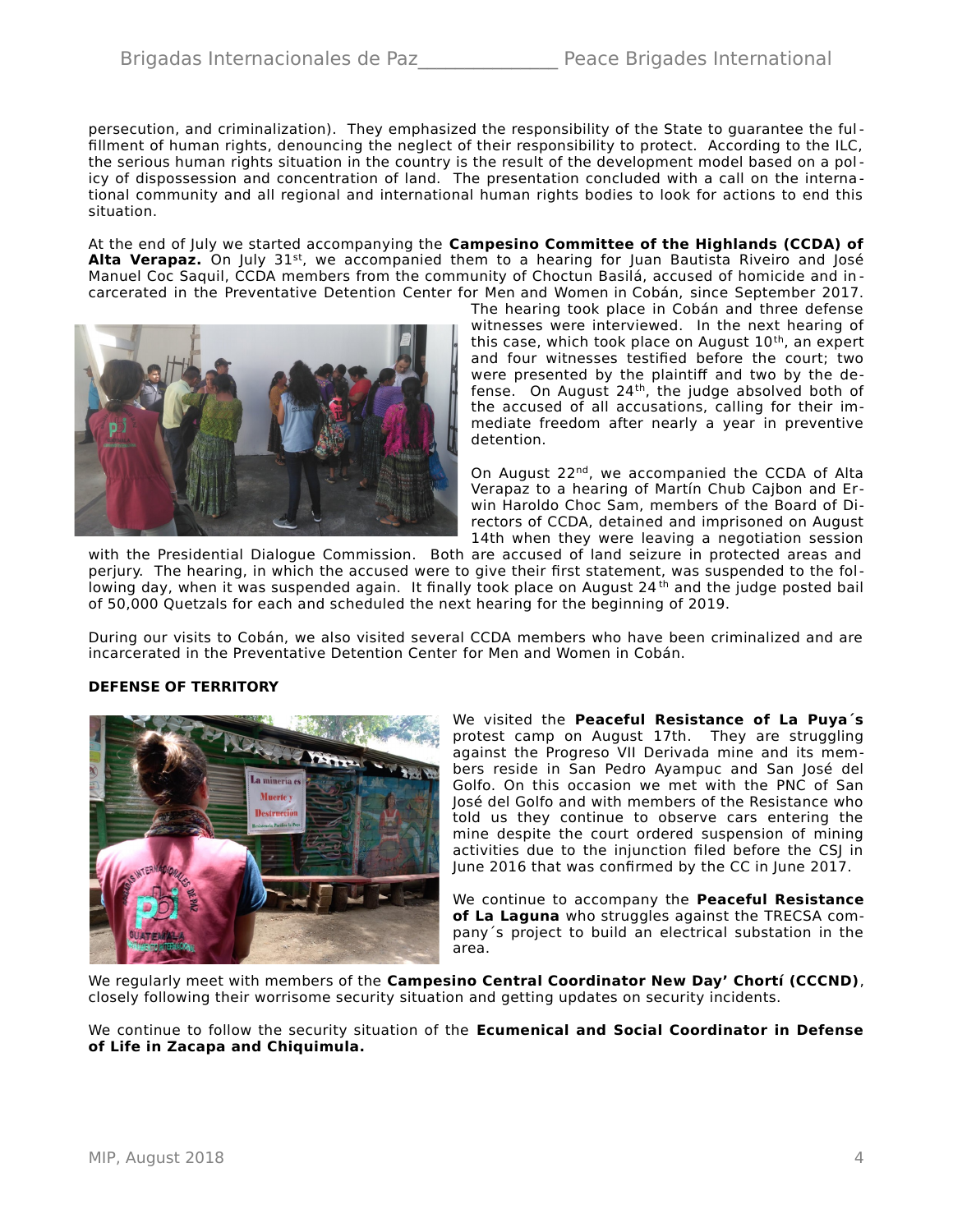We have monitored the situation of the **Council of K'iche' Peoples (CPK)**, meeting with its members. On July 28th, we accompanied their assembly in Santa Cruz del Quiché and met with several people to talk about their activities and their security situation.

We continue to provide accompaniment to the **Peaceful Resistance of Cahabón**, and were present in the region two times visiting the communities of Champerico, Sekatalcab, Salac I, Sacta and Las Tres Cruces. The Resistance members expressed concern about the increasing internal fragmentation in communities affected by the hydroelectric projects on the Oxec and Cahabón Rivers and because said projects are threatening the permanence of some residents as the river is rising near Tres Cruces. They also shared their fear of the possible construction of new hydroelectric plants.



On August 25th, we accompanied the Resistance in a

march that took place in Santa María Cahabón to commemorate the first anniversary of the good faith consultation conducted on August 27, 2017, in which 26,537 people voted against the Oxec 1 and Oxec 2 projects, while 11 people voted in favor.

This month we also made several visits to criminalized defender Bernado Caal Xoc, member of the Peaceful Resistance of Cahabón who has been in jail since January 2018.

We continue to be in frequent contact with **TZK'AT - Network of Ancestral Healers of Community Feminism,** monitoring their security situation.

### **3. POLITICAL ACCOMPANIMENT**

#### **Meetings and other contact with the diplomatic bodies, international organisations and Guatemalan authorities**

Meetings with national and international authorities are an important way for PBI to make known what we do and what our objectives are. Through these meetings, where necessary and in a reserved manner, we share our concerns about worrying situations that we have witnessed first-hand from the work we do in the field.

In our dialogue with the diplomatic corps and international organisms in Guatemala this month we met with:

- Michael Grewe, Head of Cooperation, **German Embassy**.
- Stefan Koehler, Jaap Schoor and Lisa Steurer of **German Aid Agency (GIZ)**.

At the municipal, departmental and regional level we met with the following authorities:

- Erwin Rolando Tzi Juarez, **General Director of the PNC,** Guatemala.
- Armando Ajpacaja, Head of the **Human Rights Unit of the PNC,** Guatemala.
- Erik Guerrero Milián, **Governor of Alta Verapaz**, Cobán, Alta Verapaz.
- Edgar René Tun Pop, Director of the **COPREDEH Regional Office, Cobán,** Alta Verapaz.
- Moises Soto de León, Head of **PNC in the Department of Alta Verapaz**, Cobán, Alta Verapaz.
- José Cervantes, Chief of **PNC** substation **in Cahabón**, Alta Verapaz
- Elisa Bardales, Chief of **PNC** substation **in San José del Golfo**, Guatemala.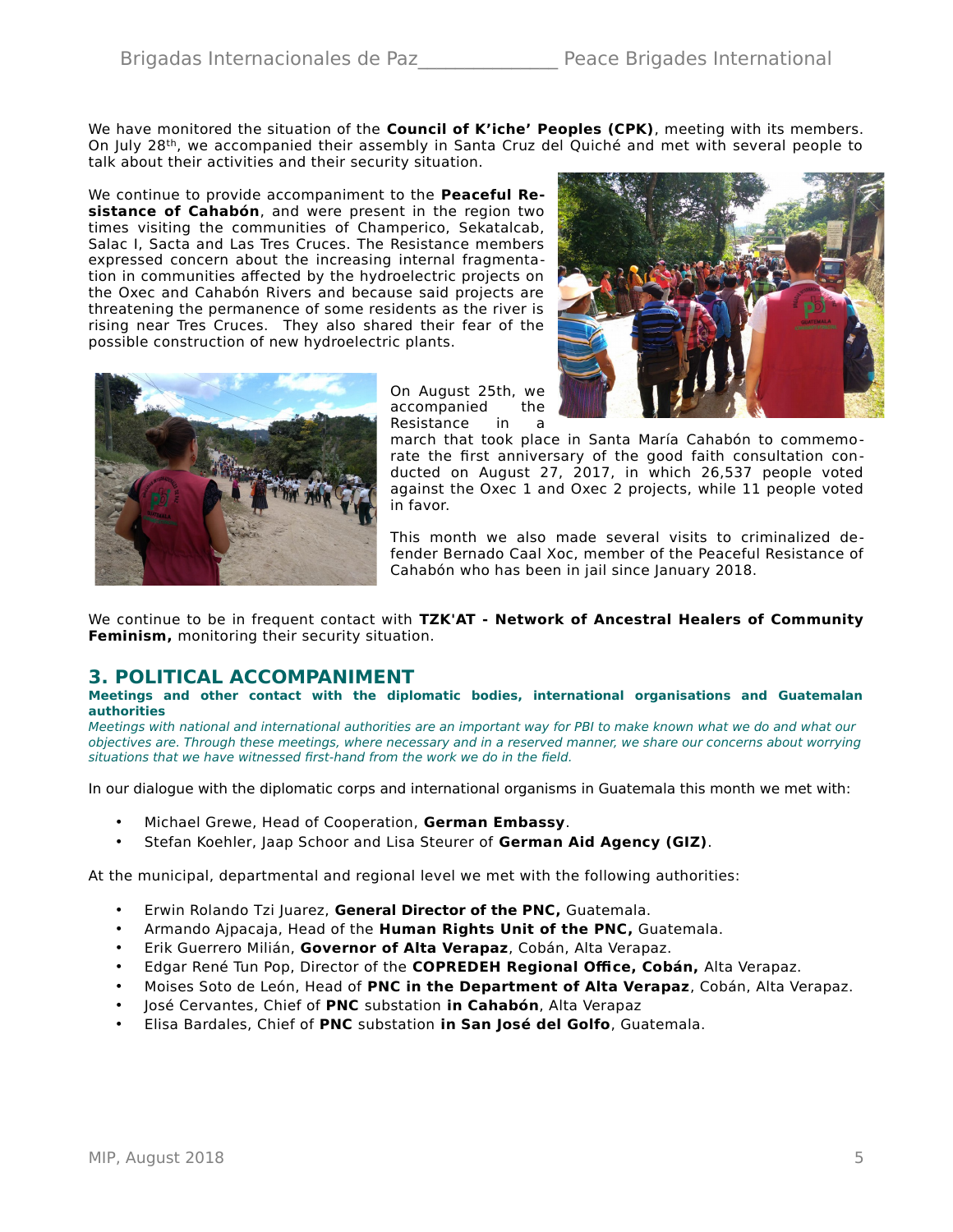# **4. OTHER ACTIVITIES OF PBI GUATEMALA IN GUATEMALA**

The sixth **workshop on security** for the Peaceful Resistance of Cahabón took place in the community of Champerico on August 23 and 24. The workshop was conducted in the q'eqchi' language with the participation of approximately 35 women and men who form part of the Resistance.

### **5. ACTIVITIES OF PBI GUATEMALA OUTSIDE GUATEMALA**

Outside the country we constantly develop and strengthen the network of support for the Guatemalan PBI project, as this is one of the essential tools necessary to protect defenders of human rights. Regional Representatives, the Project Office Coordinator and other members of the committee and the Project Office and national groups of PBI, conduct public relations campaigns with many NGOs, agencies and national governments, parliamentarians and others. In this context we develop actions and public relations campaigns, and / or advocacy aimed at protecting defenders of human rights.

In July, we met with the following people in Mexico City:

- Lydia Ladurner, **Minister Counselor and Deputy Chief of Mission of the Embassy of Austria** in Mexico City.
- Alex Cassie and Itzel Sales, **Counselor at the Embassy of Australia** in Mexico City.
- Petr Manoušek, **political and business section at the Embassy of Czech Republic** in Mexico City.
- Jorge Roza de Oliveira, **Ambassador, Embassy of Portugal** in Mexico City.

### **6. NON-GOVERNMENTAL ORGANISATIONS**

In this section we publish statements (some abbreviated) from human rights organisations in which they express their concerns regarding recent events.

#### **Rechazamos la represión del Gobierno y los crímenes contra personas defensoras de Derechos Humanos**

Durante el gobierno de Jimmy Morales se ha profundizado la agenda anti-derechos humanos impulsada por agentes de Estado y actores no estatales. La rearticulación del paramilitarismo vuelve a mostrar su rostro contrainsurgente que ha logrado, de forma acelerada, el desmantelamiento de la institucionalidad de la paz, de derechos de las mujeres, de pueblos indígenas y de protección a personas defensoras de derechos humanos.

De allí que los últimos dos años de la vida nacional se caracterizan por diversas acciones que van desde la consolidación del quiebre de las políticas institucionales de derechos de las mujeres, la perversión de los principios del derecho a la consulta de pueblos indígenas, la paralización de la política de protección a defensoras y defensores de derechos humanos, el impulso de leyes regresivas de derechos humanos y pro impunidad, hasta la arbitraria intervención del Archivo Histórico de la Policía Nacional. Todo ello, en un marco que incluye el retorno al espionaje por parte del Ejecutivo a la ciudadanía.

El avance del #PactodeCorruptos constituye una auténtica guerra mediática, una perversión retorcida del discurso; la criminalización y estigmatización contra liderazgos sociales y comunitarios; el aumento de desalojos con abuso de la fuerza y de los asesinatos políticos de dirigencia campesina e indígena. La persecución de las y los comunicadores y la prensa alternativa se ve acompañada de cierre de espacios para la participación de la sociedad civil en diferentes ámbitos, incluida la protesta social. Una condición que evidencia la política represiva del Estado.

Llamamos la atención al descaro con que el Ministro de Gobernación, quien para garantizar la instalación de estructuras obscuras y la cooptación de la PNC, desmantela los pocos avances en seguridad democrática. Nos indigna la falta de competencia y voluntad del Gobierno para el acompañamiento en general de la población migrante, en especial la niñez.

Por todo ello:

1. Urgimos el cese inmediato de la represión, los asesinatos, el control y el espionaje a defensoras y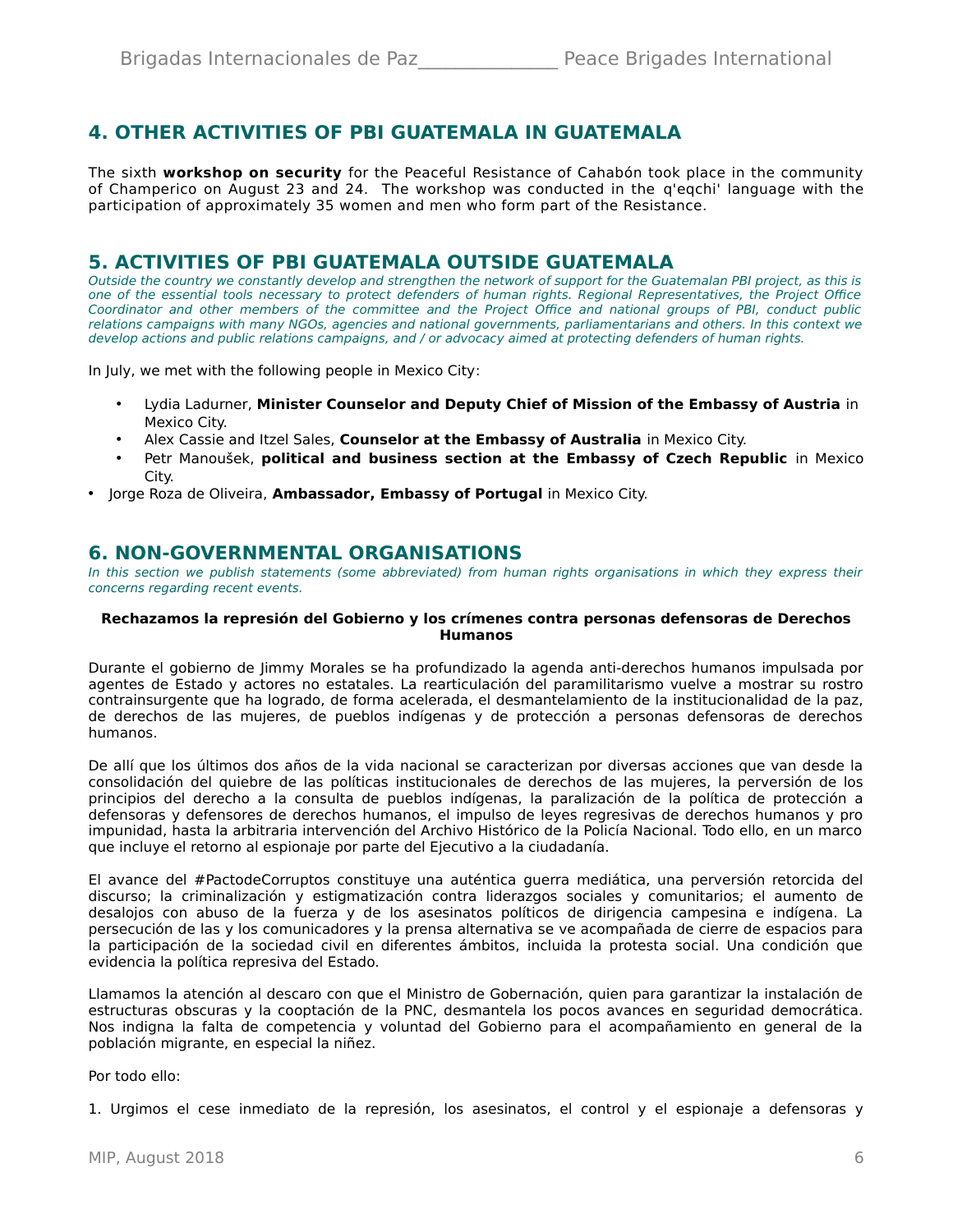defensores de derechos humanos, periodistas y comunicadores.

2. Demandamos que el Ejecutivo dé marcha atrás a las acciones que vulneran los derechos y libertades de TODA la población y que el legislativo detenga su nefasto accionar.

3. Por su innegable responsabilidad en la grave situación planteada, exigimos que se destituya a los Ministros de Gobernación, Ambiente y Recursos Naturales, de Cultura y Deportes, así como a la Ministra de Relaciones Exteriores.

4. Solicitamos al Ministerio Público la clausura inmediata de todos los procesos de criminalización de personas defensoras de derechos humanos en los que se ha empleado indebidamente el derecho penal, a la vez que requerimos el avance en las investigaciones de asesinatos políticos y agresiones en su contra. De igual forma, que investigue a fondo todas las denuncias en contra de políticos y estructuras empresariales y militares delictivas y, en especial, aquellas relacionadas con violencia sexual contra trabajadoras del Estado.

5. Llamamos a la Corte Suprema de Justicia y al Congreso de la República a que resuelvan inmediatamente los antejuicios en contra de diputados, alcaldes así como del Presidente de la República.

#### Organizaciones Firmantes

Alianza Política Sector de Mujeres AMICODE (Amigas en Consejos Comunitarios de Desarrollo) Asamblea Feminista Asociación Civil La Cuerda Asociación de Abogados Mayas de Guatemala Asociación Maya Uk' ux B'e Asociación de Trabajadoras del Hogar a Domicilio y de Maquila - ATRAHDOM-Asociación Gente Positiva Asociación para el Mejoramiento Habitacional de Guatemala – MEIORHA-Asociación Pop No'j Casa del Migrante Centro de Análisis Forense y Ciencias Aplicadas -CAFCA-- Centro de Estudios Guatemala –CEG-Centro de Investigación, Estudios y Promoción de Derechos Humanos CIEPRODH Centro Internacional para Investigaciones en Derechos Humanos-CIIDH Centro para la acción legal en Derechos Humanos- CALDH-Colectiva Actoras de Cambio Coordinación y Convergencia Nacional Maya Waqib'Kej Equipo de Estudios Comunitarios y Acción Psicosocial –ECAP-Federación de Organizaciones y Asociaciones para el Hábitat Popular – FODHAP-Fundación Myrna Mack Fundación Tierra Nuestra Fundación Guillermo Toriello Instituto de Enseñanza para el desarrollo Sostenible -IEPADES-Instituto de Estudios Comparados en Ciencias Penales de Guatemala-ICCPG-Instituto de Investigación para la Incidencia en Educación y Formación Docente –EducaGuatemala-Madreselva Moloj Kino'ji b'al Mayib' Ixoqib' Asociación Política de Mujeres Mayas Moloj Movimiento Nacional de Victimas del CAI Q'anil Tinamit Mujeres de Izabal• Otra Guatemala Ya Plataforma 51 de Guatemala Red Nacional de Defensoras de Derechos Humanos. Red Tz'ikin, -Red de Realizadores Independientes de Guatemala-